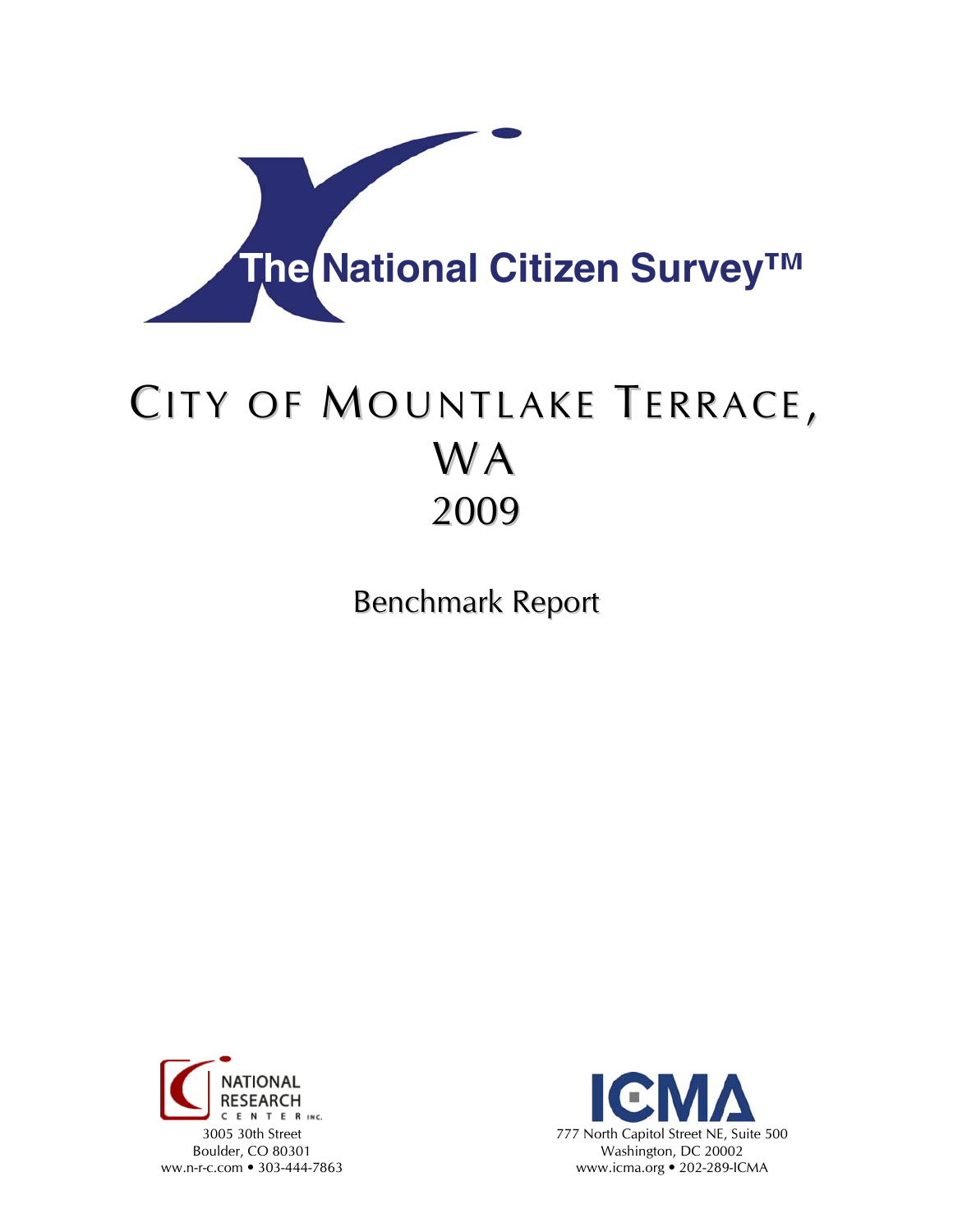## **CONTENTS**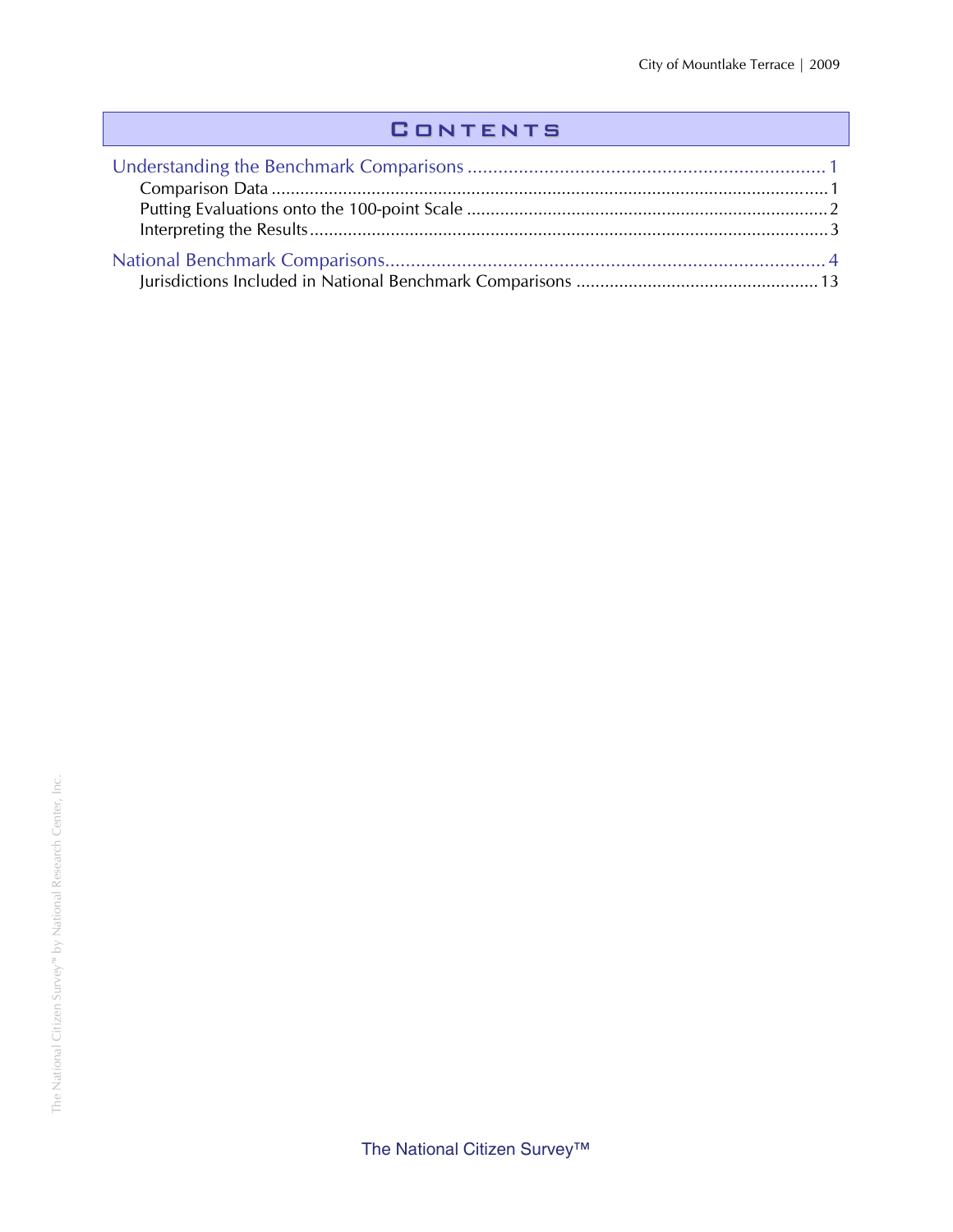## Understanding the Benchmark **COMPARISONS**

### **COMPARISON DATA**

NRC's database of comparative resident opinion is comprised of resident perspectives gathered in citizen surveys from approximately 500 jurisdictions whose residents evaluated local government services and gave their opinion about the quality of community life. The City of Mountlake Terrace chose to have comparisons made to the entire database. A benchmark comparison (the average rating from all the comparison jurisdictions where a similar question was asked) has been provided when a similar question on the City of Mountlake Terrace Survey was included in NRC's database and there were at least five jurisdictions in which the question was asked. For most questions compared to the entire dataset, there were more than 100 jurisdictions included in the benchmark comparison.

The jurisdictions in the database represent a wide geographic and population range as shown in the table below.

| <b>Jurisdiction Characteristic</b> | <b>Percent of Jurisdictions</b> |
|------------------------------------|---------------------------------|
| Region                             |                                 |
| West Coast <sup>1</sup>            | 16%                             |
| West <sup>2</sup>                  | 20%                             |
| North Central West <sup>3</sup>    | 10%                             |
| North Central East <sup>4</sup>    | 13%                             |
| South Central <sup>5</sup>         | $7\%$                           |
| South <sup>6</sup>                 | 26%                             |
| Northeast West <sup>7</sup>        | 3%                              |
| Northeast East <sup>8</sup>        | 4%                              |
| Population                         |                                 |
| Less than 40,000                   | 45%                             |
| 40,000 to 74,999                   | 20%                             |
| 75,000 to 149,000                  | 17%                             |
| 150,000 or more                    | 19%                             |

 $\overline{a}$ <sup>1</sup> Alaska, Washington, Oregon, California, Hawaii

<sup>2</sup> Montana, Idaho, Wyoming, Colorado, Utah, Nevada, Arizona, New Mexico

<sup>3</sup> North Dakota, South Dakota, Nebraska, Kansas, Iowa, Missouri, Minnesota

<sup>4</sup> Illinois, Indiana, Ohio, Michigan, Wisconsin

<sup>5</sup> Oklahoma, Texas, Louisiana, Arkansas

<sup>6</sup> West Virginia, Virginia, Kentucky, Tennessee, Mississippi, Alabama, Georgia, Florida, South Carolina, North Carolina, Maryland,

Delaware, Washington DC

<sup>7</sup> New York, Pennsylvania, New Jersey

<sup>&</sup>lt;sup>8</sup> Connecticut, Rhode Island, Massachusetts, New Hampshire, Vermont, Maine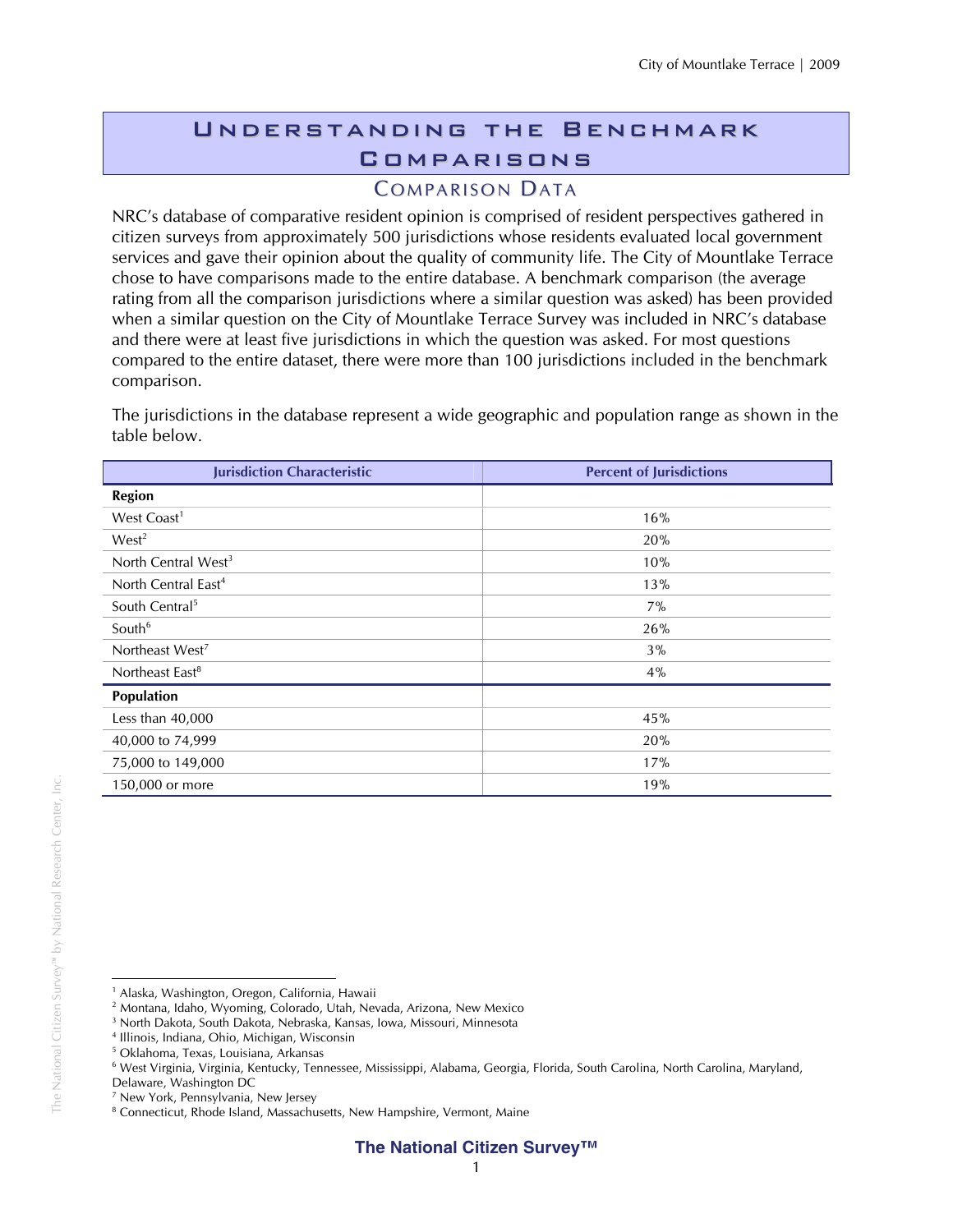### PUTTING EVALUATIONS ONTO THE 100-POINT SCALE

Although responses to many of the evaluative questions were made on a four point scale with 1 representing the best rating and 4 the worst, the benchmarks are reported on a common scale where 0 is the worst possible rating and 100 is the best possible rating. The 95 percent confidence interval around an average score on the 100-point scale is no greater than plus or minus three points based on all respondents.

The 100-point scale is not a percent. It is a conversion of responses to an average rating. Each response option is assigned a value that is used in calculating the average score. For example, "excellent" = 100, "good" = 67, "fair" = 33 and "poor" = 0. If everyone reported "excellent," then the average rating would be 100 on the 100-point scale. Likewise, if all respondents gave a "poor", the result would be 0 on the 100-point scale. If half the respondents gave a score of "excellent" and half gave a score of "poor," the average would be in the middle of the scale (like the center post of a teeter totter) between "fair" and "good." An example of how to convert survey frequencies into an average rating appears below.

| How do you rate the community as a place to live? |                                      |                                                                  |                                            |                                      |                                                       |                                                      |  |  |
|---------------------------------------------------|--------------------------------------|------------------------------------------------------------------|--------------------------------------------|--------------------------------------|-------------------------------------------------------|------------------------------------------------------|--|--|
| <b>Response</b><br>option                         | <b>Total with</b><br>"don't<br>know" | <b>Step1: Remove the</b><br>percent of "don't<br>know" responses | <b>Total</b><br>without<br>"don't<br>know" | Step 2:<br>Assign<br>scale<br>values | Step 3: Multiply<br>the percent by<br>the scale value | Step 4: Sum<br>to calculate<br>the average<br>rating |  |  |
| Excellent                                         | 36%                                  | $= 36 \div (100-5) =$                                            | 38%                                        | 100                                  | $=$ 38% x 100 $=$                                     | 38                                                   |  |  |
| Good                                              | 42%                                  | $= 42 \div (100-5) =$                                            | 44%                                        | 67                                   | $= 44\% \times 67 =$                                  | 30                                                   |  |  |
| Fair                                              | 12%                                  | $= 12 \div (100-5) =$                                            | 13%                                        | 33                                   | $= 13\% \times 33 =$                                  | 4                                                    |  |  |
| Poor                                              | 5%                                   | $= 5 \div (100-5) =$                                             | $5\%$                                      | $\mathbf{0}$                         | $= 5\% \times 0 =$                                    | $\Omega$                                             |  |  |
| Don't know                                        | $5\%$                                |                                                                  |                                            |                                      |                                                       |                                                      |  |  |
| Total                                             | 100%                                 |                                                                  | 100%                                       |                                      |                                                       | 72                                                   |  |  |

#### Example of Converting Responses to the 100-point Scale

#### **How do you rate the community as a place to live?**



#### **The National Citizen Survey™**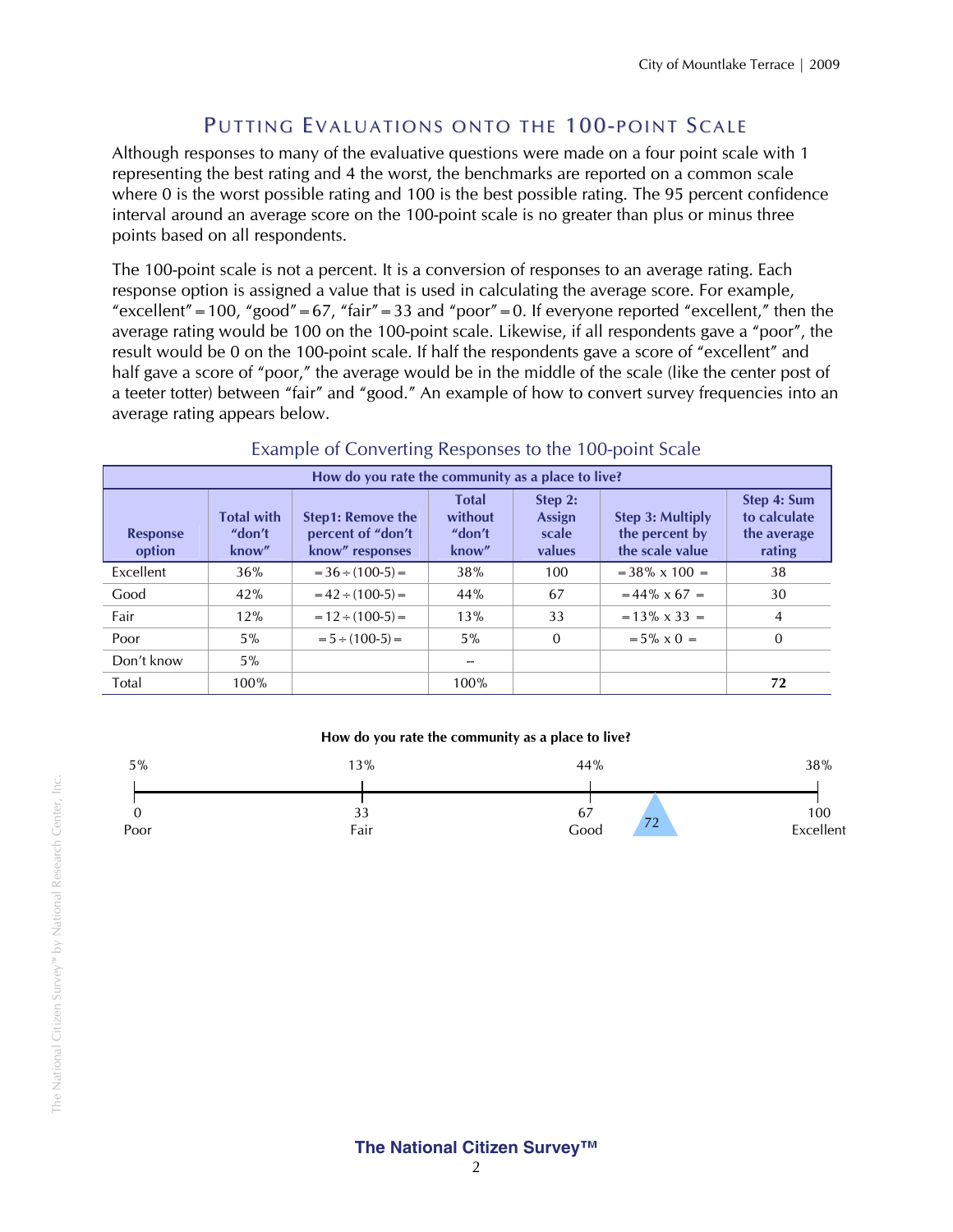#### INTERPRETING THE RESULTS

Average ratings are compared when similar questions are included in NRC's database, and there are at least five jurisdictions in which the question was asked. Where comparisons are available, three numbers are provided in the table. The first column is your jurisdiction's rating on the 100 point scale. The second column is the rank assigned to your jurisdiction's rating among jurisdictions where a similar question was asked. The third column is the number of jurisdictions that asked a similar question. The final column shows the comparison of your jurisdiction's average rating to the benchmark.

The comparison: "above," "below" or "similar" comes from a statistical comparison of your jurisdiction's rating to the benchmark (the average rating from all the comparison jurisdictions where a similar question was asked). Differences of more than three points on the 100-point scale between your jurisdiction's ratings and the average based on the appropriate comparisons from the database are considered "statistically significant," and thus are marked as "above" or "below" the benchmark. When differences between your jurisdiction's ratings and the benchmarks are three points or fewer, they are marked as "similar to" the benchmark.

This report contains benchmarks at the national level.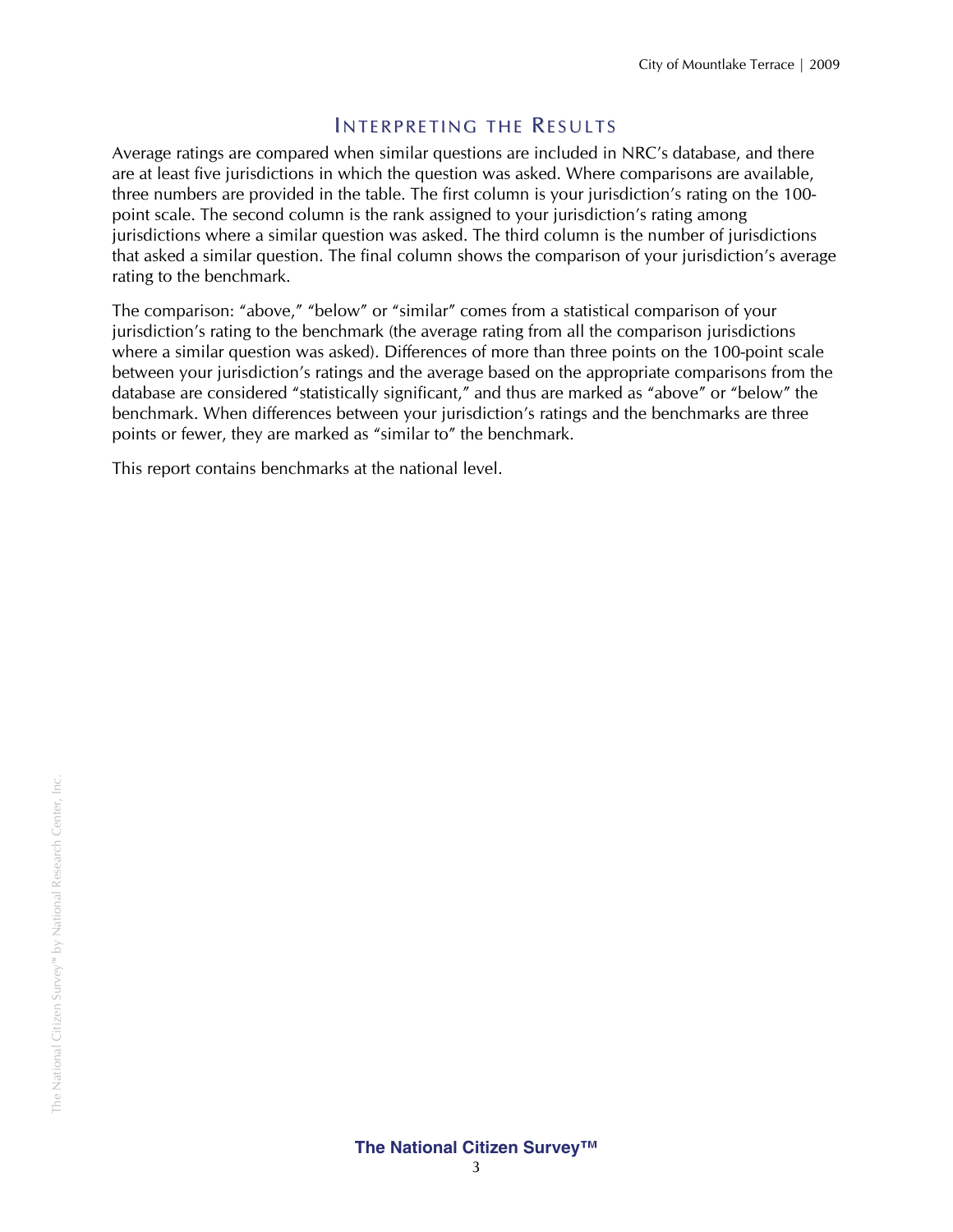## National Benchmark Comparisons

| <b>Overall Community Quality Benchmarks</b>                  |                                            |      |                                                  |                                   |  |
|--------------------------------------------------------------|--------------------------------------------|------|--------------------------------------------------|-----------------------------------|--|
|                                                              | <b>Mountlake Terrace</b><br>average rating | Rank | <b>Number of Jurisdictions</b><br>for Comparison | <b>Comparison to</b><br>benchmark |  |
| Overall quality of life in Mountlake<br>Terrace              | 62                                         | 236  | 367                                              | Similar                           |  |
| Your neighborhood as place to live                           | 67                                         | 137  | 243                                              | Similar                           |  |
| Mountlake Terrace as a place to<br>live                      | 68                                         | 184  | 310                                              | Similar                           |  |
| Remain in Mountlake Terrace for<br>the next five years       | 77                                         | 52   | 112                                              | Similar                           |  |
| Recommend living in Mountlake<br>Terrace to someone who asks | 73                                         | 70   | 113                                              | Similar                           |  |

| <b>Community Transportation Benchmarks</b>               |                                            |             |                                                  |                                   |  |
|----------------------------------------------------------|--------------------------------------------|-------------|--------------------------------------------------|-----------------------------------|--|
|                                                          | <b>Mountlake Terrace</b><br>average rating | <b>Rank</b> | <b>Number of Jurisdictions</b><br>for Comparison | <b>Comparison to</b><br>benchmark |  |
| Ease of bus travel in Mountlake<br>Terrace               | 63                                         | 9           | 164                                              | Above                             |  |
| Ease of rail or subway travel by<br>in Mountlake Terrace | 15                                         | 35          | 40                                               | Below                             |  |
| Ease of car travel in Mountlake<br>Terrace               | 67                                         | 15          | 231                                              | Above                             |  |
| Ease of walking in Mountlake<br>Terrace                  | 61                                         | 71          | 230                                              | Above                             |  |
| Ease of bicycle travel in<br>Mountlake Terrace           | 53                                         | 79          | 229                                              | Above                             |  |
| Availability of paths and<br>walking trails              | 53                                         | 59          | 112                                              | Similar                           |  |
| Traffic flow on major streets                            | 60                                         | 9           | 174                                              | Above                             |  |

| <b>Frequency of Bus Use Benchmarks</b>                                                                                                      |    |    |     |      |  |
|---------------------------------------------------------------------------------------------------------------------------------------------|----|----|-----|------|--|
| Number of Jurisdictions for<br><b>Mountlake Terrace</b><br><b>Comparison to</b><br>benchmark<br>Rank<br>average rating<br><b>Comparison</b> |    |    |     |      |  |
| Ridden a local bus within<br>Mountlake Terrace                                                                                              | 40 | 23 | 139 | More |  |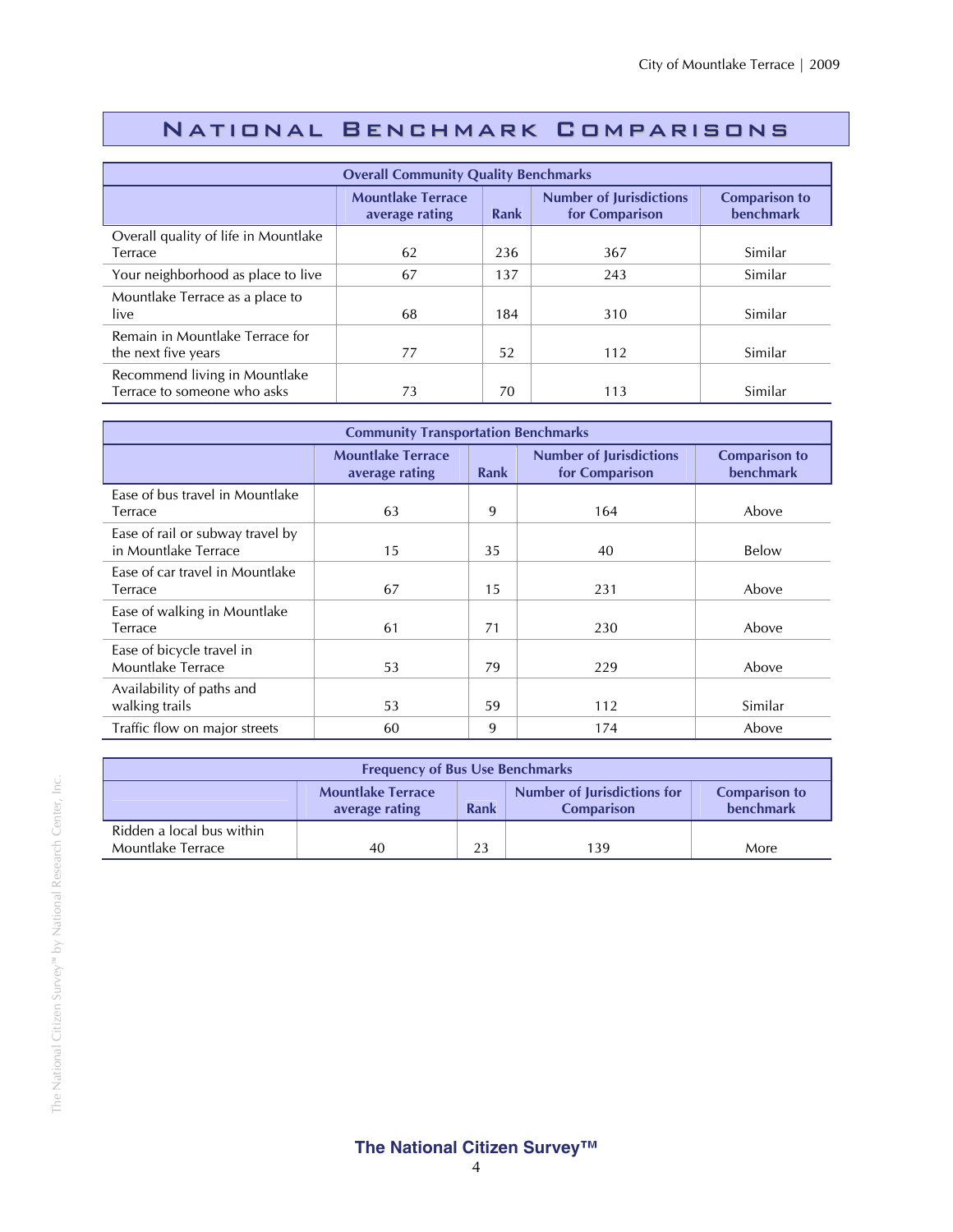| <b>Transportation and Parking Services Benchmarks</b> |                                            |      |                                                         |                                   |  |
|-------------------------------------------------------|--------------------------------------------|------|---------------------------------------------------------|-----------------------------------|--|
|                                                       | <b>Mountlake Terrace</b><br>average rating | Rank | <b>Number of Jurisdictions for</b><br><b>Comparison</b> | <b>Comparison to</b><br>benchmark |  |
| Street repair<br>/maintenance                         | 51                                         | 120  | 364                                                     | Above                             |  |
| Street cleaning                                       | 62                                         | 53   | 261                                                     | Above                             |  |
| Street lighting                                       | 53                                         | 153  | 272                                                     | Similar                           |  |
| Snow removal                                          | 38                                         | 223  | 234                                                     | Below                             |  |
| Sidewalk<br>maintenance                               | 49                                         | 137  | 235                                                     | Similar                           |  |
| Light timing                                          | 51                                         | 47   | 180                                                     | Above                             |  |
| Bus or transit services                               | 63                                         | 26   | 185                                                     | Above                             |  |
| Amount of public<br>parking                           | 62                                         |      | 169                                                     | Above                             |  |

| <b>Housing Characteristics Benchmarks</b>                                                                                                                 |    |    |     |         |  |
|-----------------------------------------------------------------------------------------------------------------------------------------------------------|----|----|-----|---------|--|
| <b>Number of Jurisdictions for</b><br><b>Mountlake Terrace</b><br><b>Comparison to</b><br><b>benchmark</b><br><b>Comparison</b><br>Rank<br>average rating |    |    |     |         |  |
| Availability of affordable                                                                                                                                |    |    |     |         |  |
| quality housing                                                                                                                                           | 50 | 37 | 260 | Above   |  |
| Variety of housing options                                                                                                                                |    | 63 | 105 | Similar |  |

| <b>Housing Costs Benchmarks</b>                                                                                                             |    |    |     |      |  |  |
|---------------------------------------------------------------------------------------------------------------------------------------------|----|----|-----|------|--|--|
| <b>Mountlake Terrace</b><br><b>Number of Jurisdictions</b><br><b>Comparison to</b><br>benchmark<br>Rank<br>for Comparison<br>average rating |    |    |     |      |  |  |
| Experiencing housing costs stress<br>(housing costs 30% or more of                                                                          |    |    |     |      |  |  |
| income)                                                                                                                                     | 43 | 28 | 107 | More |  |  |

| <b>Built Environment Benchmarks</b>                                                                                                         |    |     |     |       |  |  |
|---------------------------------------------------------------------------------------------------------------------------------------------|----|-----|-----|-------|--|--|
| Number of Jurisdictions for<br><b>Mountlake Terrace</b><br><b>Comparison to</b><br>benchmark<br>Rank<br><b>Comparison</b><br>average rating |    |     |     |       |  |  |
| Overall appearance of<br>Mountlake Terrace                                                                                                  | 46 | 227 | 279 | Below |  |  |

| <b>Population Growth Benchmarks</b>                                                                                                                       |    |     |     |      |  |  |
|-----------------------------------------------------------------------------------------------------------------------------------------------------------|----|-----|-----|------|--|--|
| <b>Number of Jurisdictions for</b><br><b>Mountlake Terrace</b><br><b>Comparison to</b><br>benchmark<br><b>Rank</b><br><b>Comparison</b><br>average rating |    |     |     |      |  |  |
| Population growth seen<br>as too fast                                                                                                                     | 22 | 181 | 200 | _ess |  |  |

| <b>Nuisance Problems Benchmarks</b>                                                                                                         |    |    |     |         |  |
|---------------------------------------------------------------------------------------------------------------------------------------------|----|----|-----|---------|--|
| <b>Mountlake Terrace</b><br><b>Number of Jurisdictions</b><br><b>Comparison to</b><br>benchmark<br>Rank<br>for Comparison<br>average rating |    |    |     |         |  |
| Run down buildings, weed lots and<br>junk vehicles are a "major" problem                                                                    | 16 | 58 | 192 | Similar |  |

#### **The National Citizen Survey™**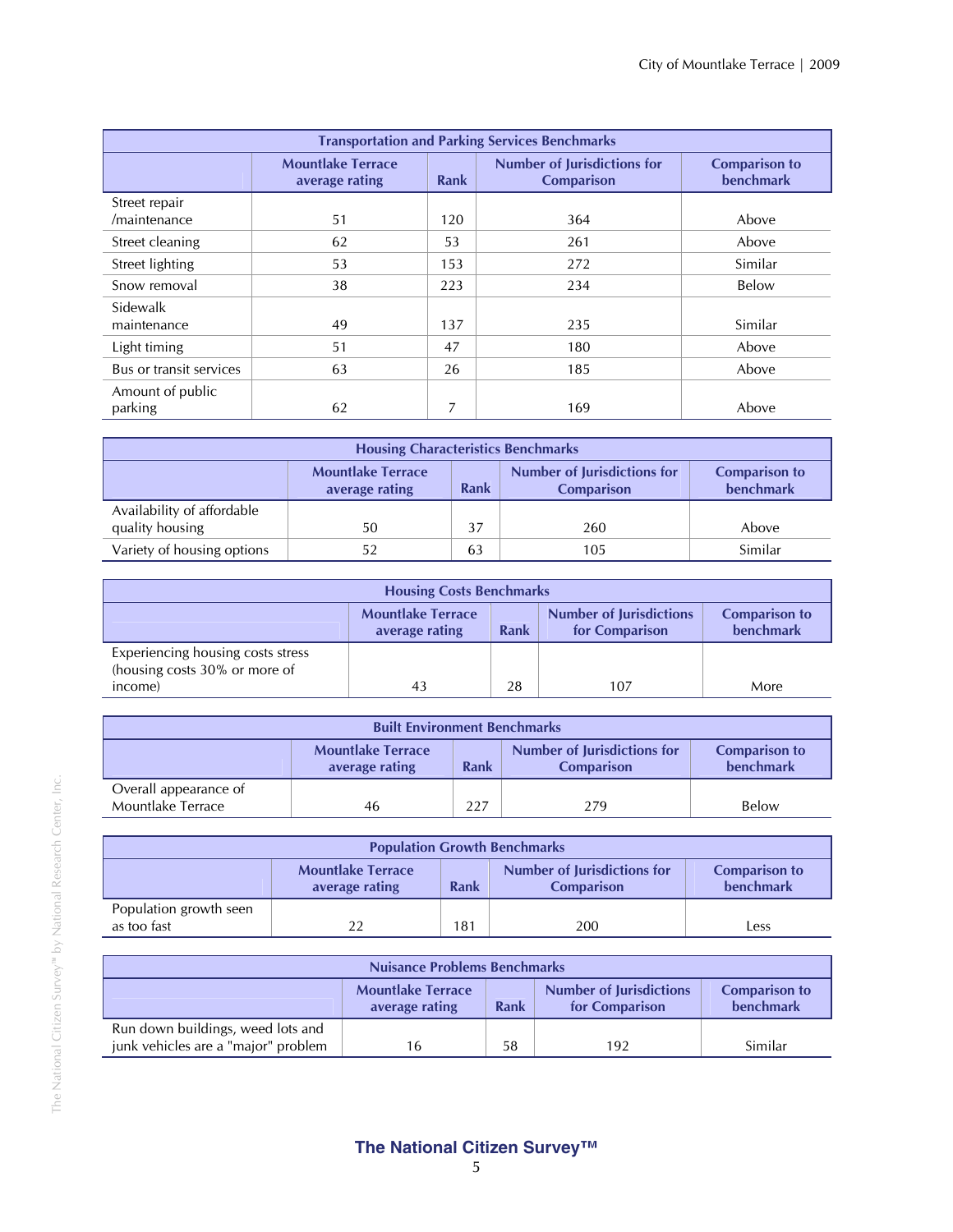| <b>Planning and Community Code Enforcement Services Benchmarks</b>                                                                                 |    |     |     |         |  |  |
|----------------------------------------------------------------------------------------------------------------------------------------------------|----|-----|-----|---------|--|--|
| <b>Number of Jurisdictions</b><br><b>Mountlake Terrace</b><br><b>Comparison to</b><br>benchmark<br>for Comparison<br><b>Rank</b><br>average rating |    |     |     |         |  |  |
| Land use, planning and zoning                                                                                                                      | 45 | 93  | 243 | Similar |  |  |
| Code enforcement (weeds,<br>abandoned buildings, etc)                                                                                              | 40 | 209 | 296 | Below   |  |  |
| Animal control                                                                                                                                     | 50 | 181 | 262 | Below   |  |  |

| <b>Economic Sustainability and Opportunities Benchmarks</b>                    |                                            |      |                                                     |                                   |  |  |
|--------------------------------------------------------------------------------|--------------------------------------------|------|-----------------------------------------------------|-----------------------------------|--|--|
|                                                                                | <b>Mountlake Terrace</b><br>average rating | Rank | Number of<br>Jurisdictions for<br><b>Comparison</b> | <b>Comparison to</b><br>benchmark |  |  |
| Employment opportunities                                                       | 23                                         | 215  | 252                                                 | Below                             |  |  |
| Shopping opportunities                                                         | 32                                         | 197  | 239                                                 | Below                             |  |  |
| Place to work                                                                  | 34                                         | 221  | 242                                                 | Below                             |  |  |
| Overall quality of business and service<br>establishments in Mountlake Terrace | 43                                         | 90   | 102                                                 | Below                             |  |  |

| <b>Economic Development Services Benchmarks</b>                                                                                                    |    |       |     |       |  |  |
|----------------------------------------------------------------------------------------------------------------------------------------------------|----|-------|-----|-------|--|--|
| <b>Number of Jurisdictions for</b><br><b>Mountlake Terrace</b><br><b>Comparison to</b><br>benchmark<br>Rank<br><b>Comparison</b><br>average rating |    |       |     |       |  |  |
| Economic<br>development                                                                                                                            | 41 | ' 56. | 238 | Below |  |  |

| <b>Job and Retail Growth Benchmarks</b>                                                                                                                   |    |    |     |      |  |  |
|-----------------------------------------------------------------------------------------------------------------------------------------------------------|----|----|-----|------|--|--|
| <b>Mountlake Terrace</b><br><b>Number of Jurisdictions for</b><br><b>Comparison to</b><br>benchmark<br><b>Comparison</b><br><b>Rank</b><br>average rating |    |    |     |      |  |  |
| Retail growth seen as<br>too slow                                                                                                                         | 63 | 29 | 200 | More |  |  |
| Jobs growth seen as<br>too slow                                                                                                                           | 81 | 62 | 201 | More |  |  |

| <b>Personal Economic Future Benchmarks</b>                                                                                                  |    |    |     |         |  |
|---------------------------------------------------------------------------------------------------------------------------------------------|----|----|-----|---------|--|
| <b>Mountlake Terrace</b><br><b>Number of Jurisdictions</b><br><b>Comparison to</b><br>benchmark<br>Rank<br>for Comparison<br>average rating |    |    |     |         |  |
| Positive impact of economy on<br>household income                                                                                           | 18 | 75 | 198 | Similar |  |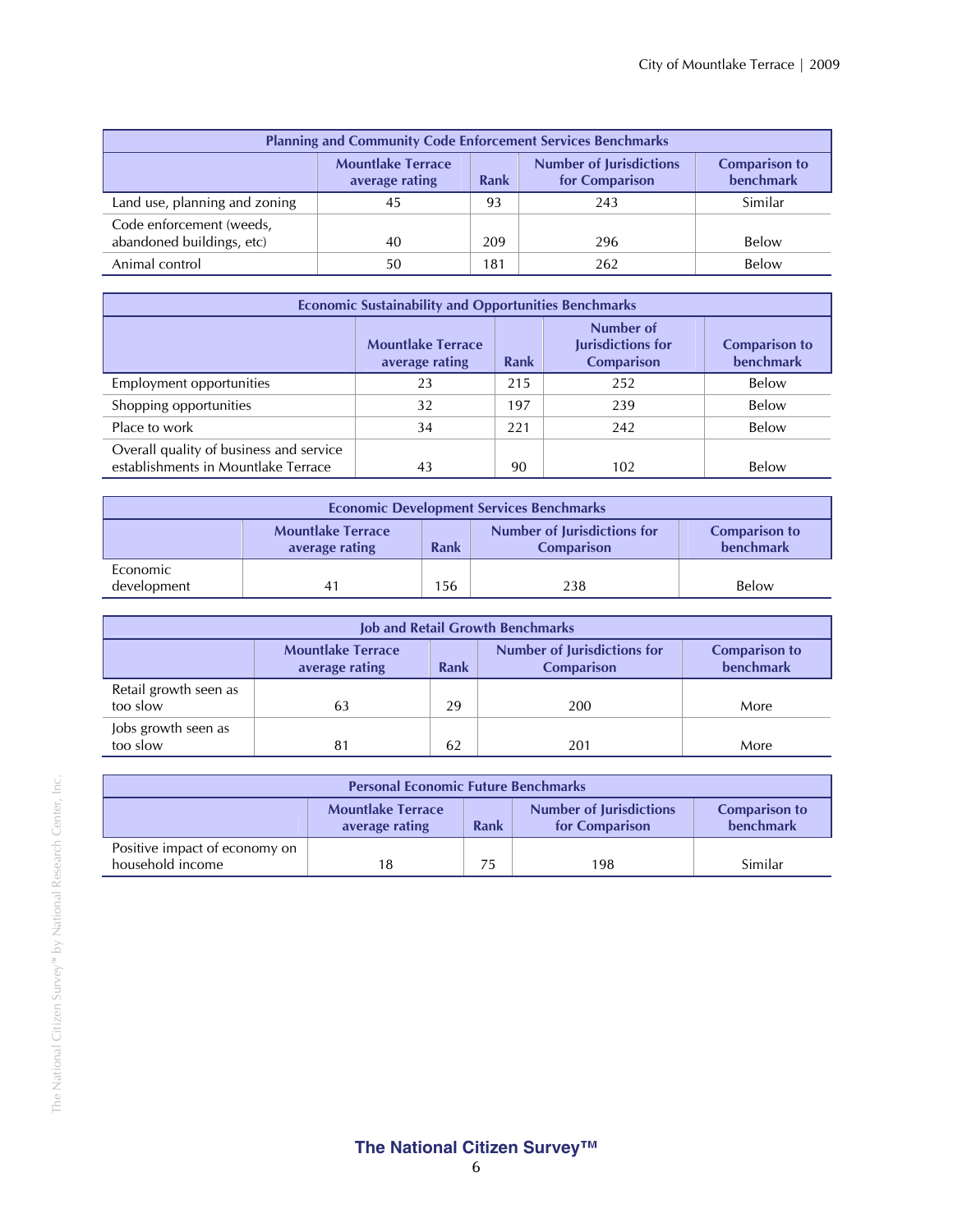| <b>Community and Personal Public Safety Benchmarks</b>        |                                            |      |                                                  |                                          |  |  |
|---------------------------------------------------------------|--------------------------------------------|------|--------------------------------------------------|------------------------------------------|--|--|
|                                                               | <b>Mountlake Terrace</b><br>average rating | Rank | <b>Number of Jurisdictions</b><br>for Comparison | <b>Comparison to</b><br><b>benchmark</b> |  |  |
| Safety in your neighborhood during<br>the day                 | 86                                         | 160  | 271                                              | Similar                                  |  |  |
| Safety in your neighborhood after<br>dark                     | 68                                         | 173  | 266                                              | Similar                                  |  |  |
| Safety in Mountlake Terrace's<br>downtown area during the day | 86                                         | 103  | 229                                              | Similar                                  |  |  |
| Safety in Mountlake Terrace's<br>downtown area after dark     | 65                                         | 114  | 238                                              | Above                                    |  |  |
| Safety from violent crime (e.g.,<br>rape, assault, robbery)   | 71                                         | 129  | 236                                              | Similar                                  |  |  |
| Safety from property crimes (e.g.,<br>burglary, theft)        | 60                                         | 138  | 235                                              | Similar                                  |  |  |
| Toxic waste or other environmental<br>hazard(s)               | 78                                         | 48   | 111                                              | Similar                                  |  |  |

| <b>Crime Victimization and Reporting Benchmarks</b> |                                            |      |                                                         |                                          |  |  |  |
|-----------------------------------------------------|--------------------------------------------|------|---------------------------------------------------------|------------------------------------------|--|--|--|
|                                                     | <b>Mountlake Terrace average</b><br>rating | Rank | <b>Number of Jurisdictions for</b><br><b>Comparison</b> | <b>Comparison to</b><br><b>benchmark</b> |  |  |  |
| Victim of<br>crime                                  | 14                                         | 74   | 203                                                     | Similar                                  |  |  |  |
| Reported<br>crimes                                  | 76                                         | 106  | 201                                                     | Similar                                  |  |  |  |

| <b>Public Safety Services Benchmarks</b> |                                            |      |                                                         |                                          |  |  |
|------------------------------------------|--------------------------------------------|------|---------------------------------------------------------|------------------------------------------|--|--|
|                                          | <b>Mountlake Terrace</b><br>average rating | Rank | <b>Number of Jurisdictions for</b><br><b>Comparison</b> | <b>Comparison to</b><br><b>benchmark</b> |  |  |
| Police services                          | 76                                         | 35   | 359                                                     | Above                                    |  |  |
| Fire services                            | 83                                         | 30   | 296                                                     | Above                                    |  |  |
| EMS/ambulance                            | 85                                         | 17   | 279                                                     | Above                                    |  |  |
| Crime prevention                         | 64                                         | 75   | 264                                                     | Above                                    |  |  |
| Fire prevention and<br>education         | 69                                         | 63   | 216                                                     | Above                                    |  |  |
| Traffic enforcement                      | 60                                         | 86   | 291                                                     | Above                                    |  |  |
| Courts                                   | 64                                         | 12   | 130                                                     | Above                                    |  |  |
| Emergency<br>preparedness                | 50                                         | 92   | 126                                                     | Below                                    |  |  |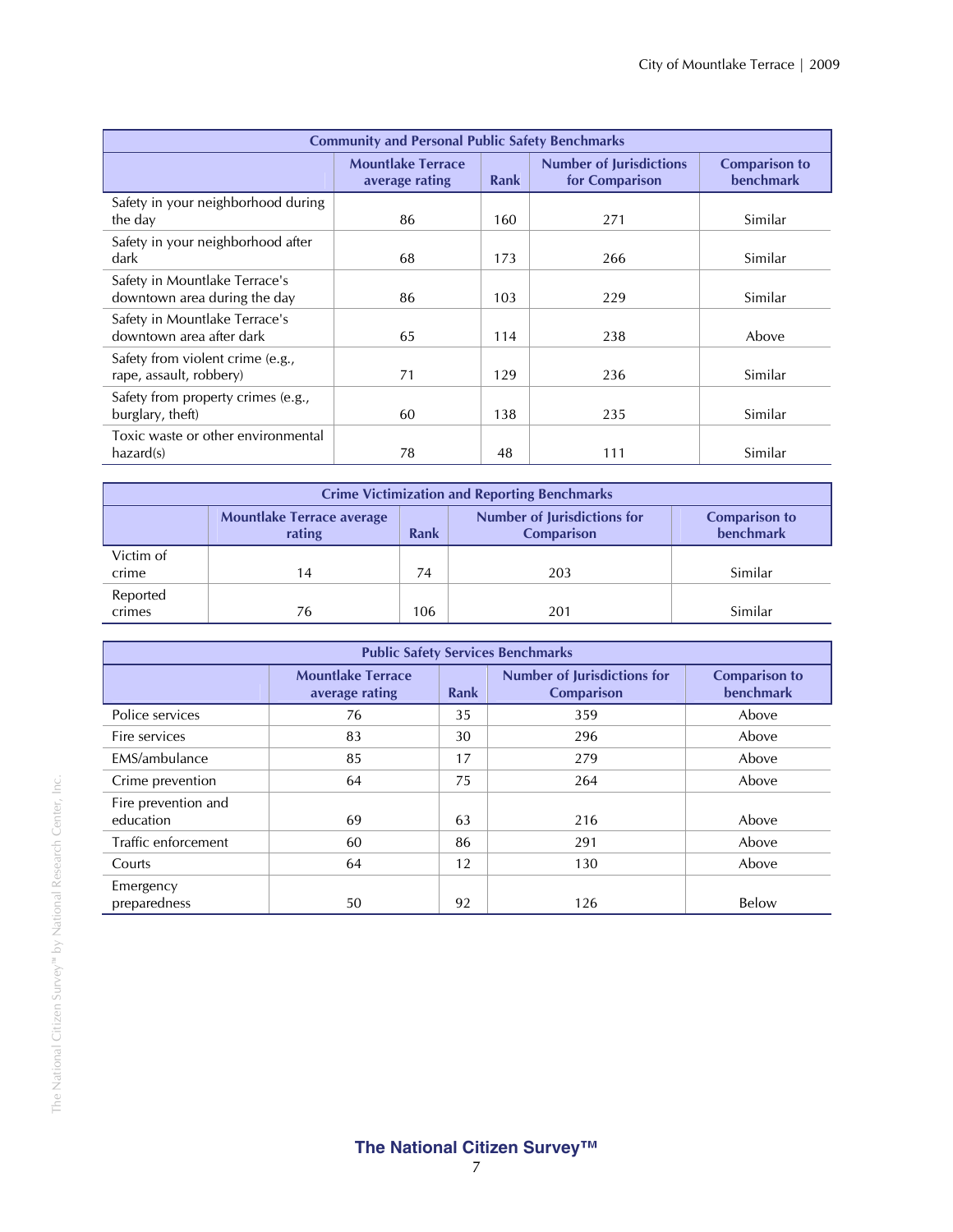| <b>Community Environment Benchmarks</b>                                                                                                 |    |    |     |         |  |
|-----------------------------------------------------------------------------------------------------------------------------------------|----|----|-----|---------|--|
| Number of<br>Jurisdictions for<br><b>Mountlake Terrace</b><br><b>Comparison to</b><br>benchmark<br>Comparison<br>average rating<br>Rank |    |    |     |         |  |
| Quality of overall natural<br>environment in Mountlake Terrace                                                                          | 60 | 64 | 110 | Similar |  |
| Preservation of natural areas such as<br>open space, farmlands and greenbelts                                                           | 52 | 56 | 116 | Similar |  |

| <b>Frequency of Recycling Benchmarks</b>                                                                                                           |    |    |     |      |  |
|----------------------------------------------------------------------------------------------------------------------------------------------------|----|----|-----|------|--|
| <b>Mountlake Terrace</b><br><b>Number of Jurisdictions</b><br><b>Comparison to</b><br>benchmark<br><b>Rank</b><br>for Comparison<br>average rating |    |    |     |      |  |
| Recycled used paper, cans or<br>bottles from your home                                                                                             | 95 | 19 | 186 | More |  |

| <b>Utility Services Benchmarks</b> |                                            |             |                                                         |                                          |  |  |  |
|------------------------------------|--------------------------------------------|-------------|---------------------------------------------------------|------------------------------------------|--|--|--|
|                                    | <b>Mountlake Terrace average</b><br>rating | <b>Rank</b> | <b>Number of Jurisdictions for</b><br><b>Comparison</b> | <b>Comparison to</b><br><b>benchmark</b> |  |  |  |
| Sewer services                     | 71                                         | 19          | 240                                                     | Above                                    |  |  |  |
| Drinking water                     | 73                                         | 15          | 240                                                     | Above                                    |  |  |  |
| Storm drainage                     | 60                                         | 65          | 287                                                     | Above                                    |  |  |  |
| Yard waste pick-                   |                                            |             |                                                         |                                          |  |  |  |
| up                                 | 65                                         | 95          | 194                                                     | Similar                                  |  |  |  |
| Recycling                          | 66                                         | 134         | 270                                                     | Above                                    |  |  |  |
| Garbage<br>collection              | 70                                         | 140         | 300                                                     | Similar                                  |  |  |  |

| <b>Community Recreational Opportunities Benchmarks</b> |                                                                                                                                                           |     |     |         |  |  |
|--------------------------------------------------------|-----------------------------------------------------------------------------------------------------------------------------------------------------------|-----|-----|---------|--|--|
|                                                        | Number of Jurisdictions for<br><b>Mountlake Terrace</b><br><b>Comparison to</b><br><b>benchmark</b><br><b>Rank</b><br><b>Comparison</b><br>average rating |     |     |         |  |  |
| Recreation<br>opportunities                            | 57                                                                                                                                                        | 118 | 248 | Similar |  |  |

| <b>Participation in Parks and Recreation Opportunities Benchmarks</b> |                                                                                                                                                    |     |     |         |  |  |
|-----------------------------------------------------------------------|----------------------------------------------------------------------------------------------------------------------------------------------------|-----|-----|---------|--|--|
|                                                                       | <b>Number of Jurisdictions</b><br><b>Mountlake Terrace</b><br><b>Comparison to</b><br>benchmark<br>for Comparison<br><b>Rank</b><br>average rating |     |     |         |  |  |
| Used Mountlake Terrace<br>recreation centers                          | 62                                                                                                                                                 | 41  | 157 | More    |  |  |
| Participated in a recreation<br>program or activity                   | 39                                                                                                                                                 | 150 | 189 | Less    |  |  |
| Visited a neighborhood park<br>or City park                           | 87                                                                                                                                                 | 78  | 197 | Similar |  |  |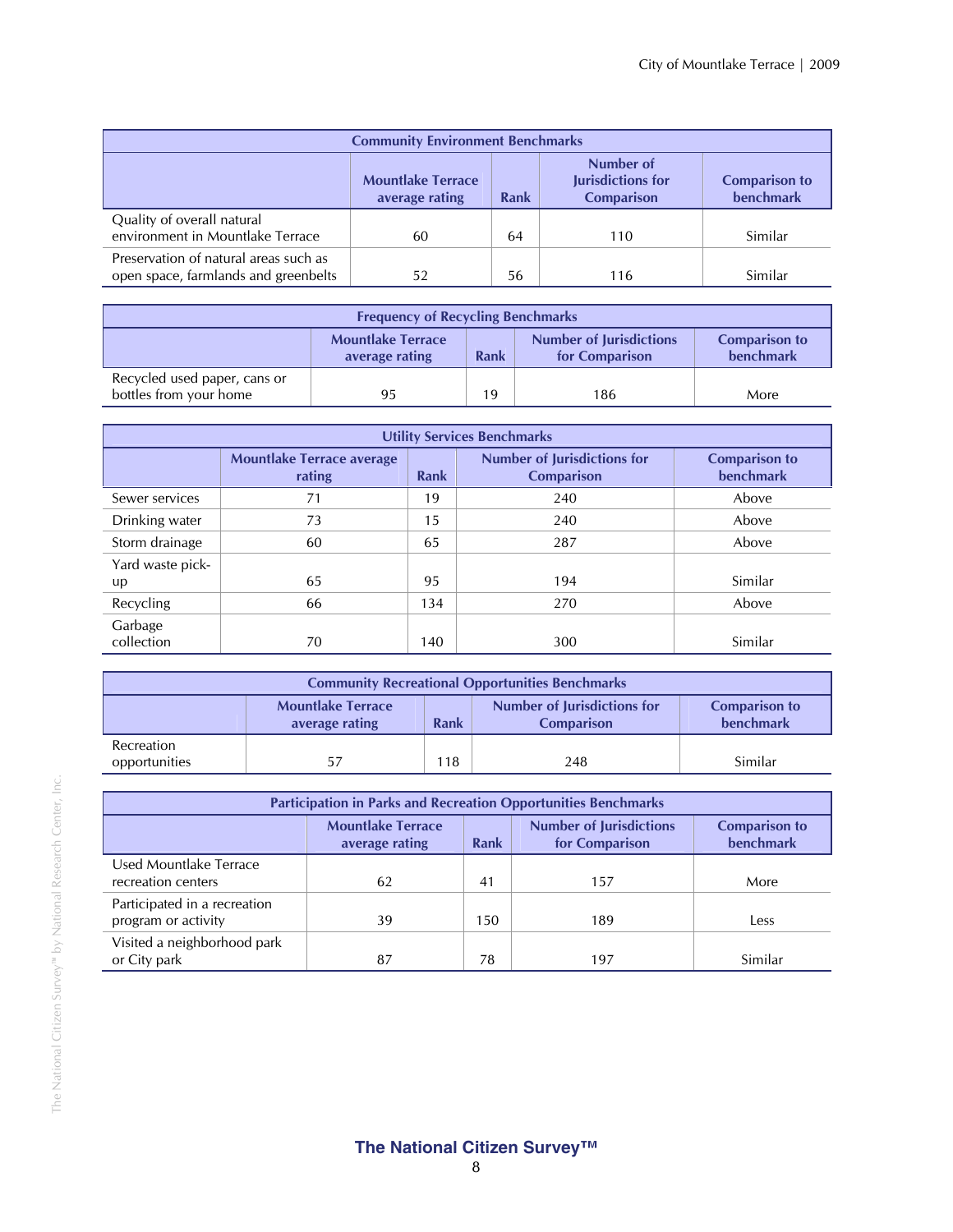| <b>Parks and Recreation Services Benchmarks</b> |                                                                                                               |     |     |         |  |  |
|-------------------------------------------------|---------------------------------------------------------------------------------------------------------------|-----|-----|---------|--|--|
|                                                 | <b>Number of Jurisdictions for</b><br><b>Mountlake Terrace</b><br><b>Comparison</b><br>Rank<br>average rating |     |     |         |  |  |
| City parks                                      | 67                                                                                                            | 137 | 262 | Similar |  |  |
| Recreation programs or<br>classes               | 69                                                                                                            | 67  | 282 | Above   |  |  |
| Recreation centers or<br>facilities             | 69                                                                                                            | 41  | 223 | Above   |  |  |

| <b>Cultural and Educational Opportunities Benchmarks</b> |                                                                                                                                                    |     |     |       |  |  |
|----------------------------------------------------------|----------------------------------------------------------------------------------------------------------------------------------------------------|-----|-----|-------|--|--|
|                                                          | <b>Mountlake Terrace</b><br>Number of Jurisdictions for<br><b>Comparison to</b><br><b>benchmark</b><br>Rank<br><b>Comparison</b><br>average rating |     |     |       |  |  |
| Opportunities to attend<br>cultural activities           | 34                                                                                                                                                 | 231 | 245 | Below |  |  |
| Educational opportunities                                | 44                                                                                                                                                 | 152 | 181 | Below |  |  |

| <b>Participation in Cultural and Educational Opportunities Benchmarks</b>                                                                   |    |    |     |         |  |
|---------------------------------------------------------------------------------------------------------------------------------------------|----|----|-----|---------|--|
| <b>Mountlake Terrace</b><br><b>Number of Jurisdictions</b><br><b>Comparison to</b><br>benchmark<br>for Comparison<br>Rank<br>average rating |    |    |     |         |  |
| Used Mountlake Terrace public<br>libraries or their services                                                                                | 74 | 68 | 171 | Similar |  |
| Participated in religious or spiritual<br>activities in Mountlake Terrace                                                                   |    | 68 |     | Less    |  |

| <b>Cultural and Educational Services Benchmarks</b> |                                                                                                                                                    |     |     |         |  |  |
|-----------------------------------------------------|----------------------------------------------------------------------------------------------------------------------------------------------------|-----|-----|---------|--|--|
|                                                     | <b>Number of Jurisdictions for</b><br><b>Mountlake Terrace average</b><br><b>Comparison to</b><br>benchmark<br>Rank<br><b>Comparison</b><br>rating |     |     |         |  |  |
| Public library<br>services                          | 70                                                                                                                                                 | 146 | 258 | Similar |  |  |

| <b>Community Health and Wellness Access and Opportunities Benchmarks</b> |                                          |     |     |       |  |
|--------------------------------------------------------------------------|------------------------------------------|-----|-----|-------|--|
|                                                                          | <b>Comparison to</b><br><b>benchmark</b> |     |     |       |  |
| Availability of affordable<br>quality health care                        | 42                                       | 125 | 190 | Below |  |
| Availability of affordable<br>quality food                               | 49                                       | 97  | 121 | Below |  |
| Availability of preventive<br>health services                            | 43                                       | 69  | 84  | Below |  |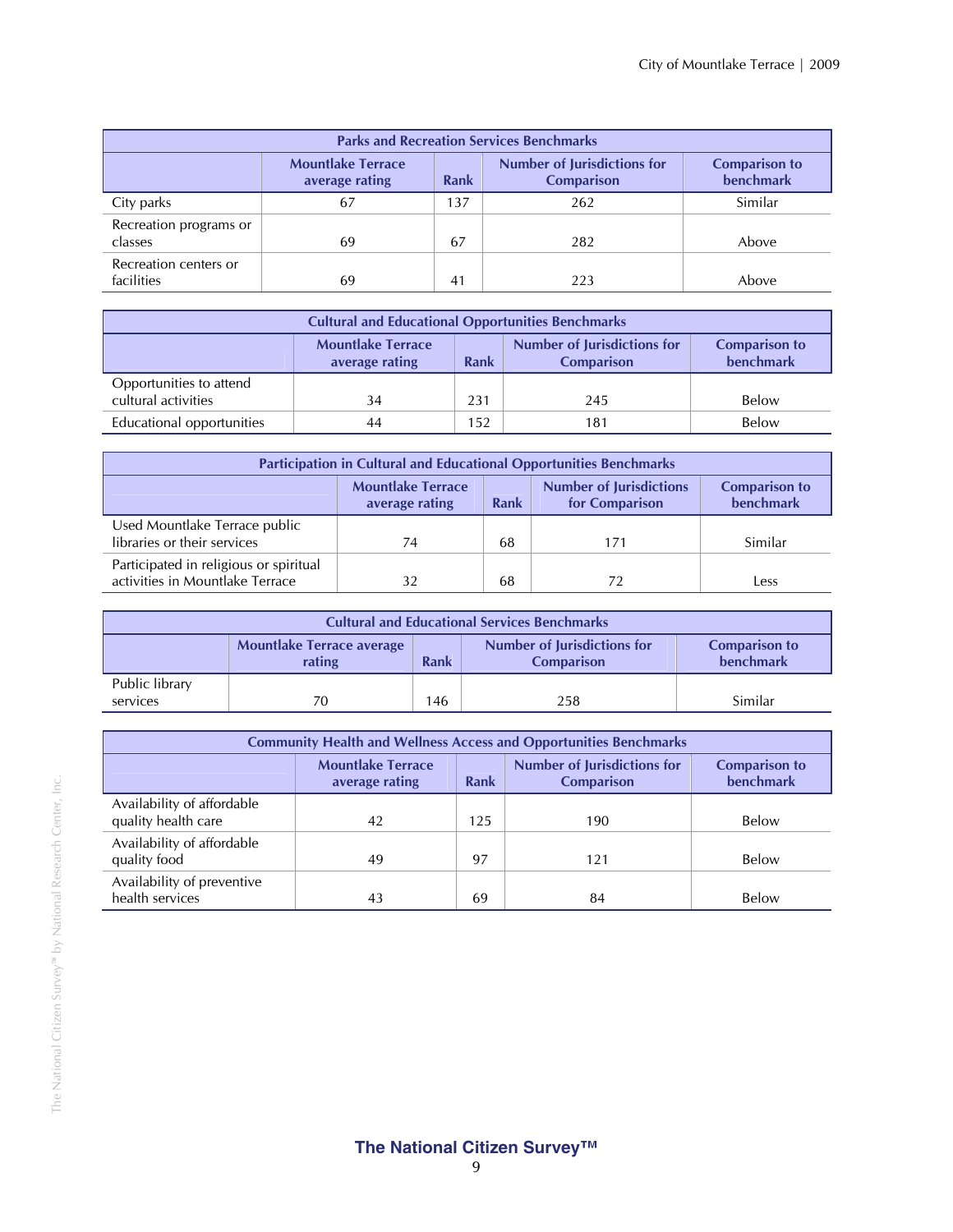| <b>Community Quality and Inclusiveness Benchmarks</b>                               |                                            |      |                                                     |                                   |  |  |
|-------------------------------------------------------------------------------------|--------------------------------------------|------|-----------------------------------------------------|-----------------------------------|--|--|
|                                                                                     | <b>Mountlake Terrace</b><br>average rating | Rank | Number of<br>Jurisdictions for<br><b>Comparison</b> | <b>Comparison to</b><br>benchmark |  |  |
| Sense of community                                                                  | 53                                         | 162  | 251                                                 | Similar                           |  |  |
| Openness and acceptance of the<br>community toward people of diverse<br>backgrounds | 59                                         | 75   | 214                                                 | Above                             |  |  |
| Availability of affordable quality child<br>care                                    | 39                                         | 122  | 187                                                 | Similar                           |  |  |
| Mountlake Terrace as a place to raise<br>kids                                       | 64                                         | 173  | 300                                                 | Similar                           |  |  |
| Mountlake Terrace as a place to retire                                              | 53                                         | 181  | 278                                                 | Below                             |  |  |

| <b>Services Provided for Population Subgroups Benchmarks</b> |                                                                                                                                                           |     |     |         |  |  |
|--------------------------------------------------------------|-----------------------------------------------------------------------------------------------------------------------------------------------------------|-----|-----|---------|--|--|
|                                                              | <b>Number of Jurisdictions for</b><br><b>Mountlake Terrace average</b><br><b>Comparison to</b><br><b>benchmark</b><br><b>Comparison</b><br>rating<br>Rank |     |     |         |  |  |
| Services to<br>seniors                                       | 55                                                                                                                                                        | 139 | 245 | Similar |  |  |
| Services to<br>vouth                                         | 59                                                                                                                                                        | 62  | 220 | Above   |  |  |

| <b>Civic Engagement Opportunities Benchmarks</b>     |                                                                                                                                                    |    |     |         |  |  |  |
|------------------------------------------------------|----------------------------------------------------------------------------------------------------------------------------------------------------|----|-----|---------|--|--|--|
|                                                      | <b>Mountlake Terrace</b><br><b>Number of Jurisdictions</b><br><b>Comparison to</b><br>benchmark<br>for Comparison<br><b>Rank</b><br>average rating |    |     |         |  |  |  |
| Opportunities to participate in<br>community matters | 58                                                                                                                                                 | 49 | 104 | Similar |  |  |  |
| Opportunities to volunteer                           | 55                                                                                                                                                 | 88 | 104 | Below   |  |  |  |

| <b>Participation in Civic Engagement Opportunities Benchmarks</b>                                    |                                            |      |                                                            |                                          |  |  |
|------------------------------------------------------------------------------------------------------|--------------------------------------------|------|------------------------------------------------------------|------------------------------------------|--|--|
|                                                                                                      | <b>Mountlake Terrace</b><br>average rating | Rank | Number of<br><b>Jurisdictions for</b><br><b>Comparison</b> | <b>Comparison to</b><br><b>benchmark</b> |  |  |
| Attended a meeting of local elected<br>officials or other local public meeting                       | 20                                         | 172  | 199                                                        | Less                                     |  |  |
| Watched a meeting of local elected<br>officials or other local public meeting on<br>cable television | 16                                         | 153  | 154                                                        | Less                                     |  |  |
| Volunteered your time to some group or<br>activity in Mountlake Terrace                              | 30                                         | 172  | 199                                                        | Less                                     |  |  |
| Participated in a club or civic group in<br>Mountlake Terrace                                        | 15                                         | 82   | 84                                                         | Less                                     |  |  |
| Provided help to a friend or neighbor                                                                | 95                                         | 32   | 83                                                         | Similar                                  |  |  |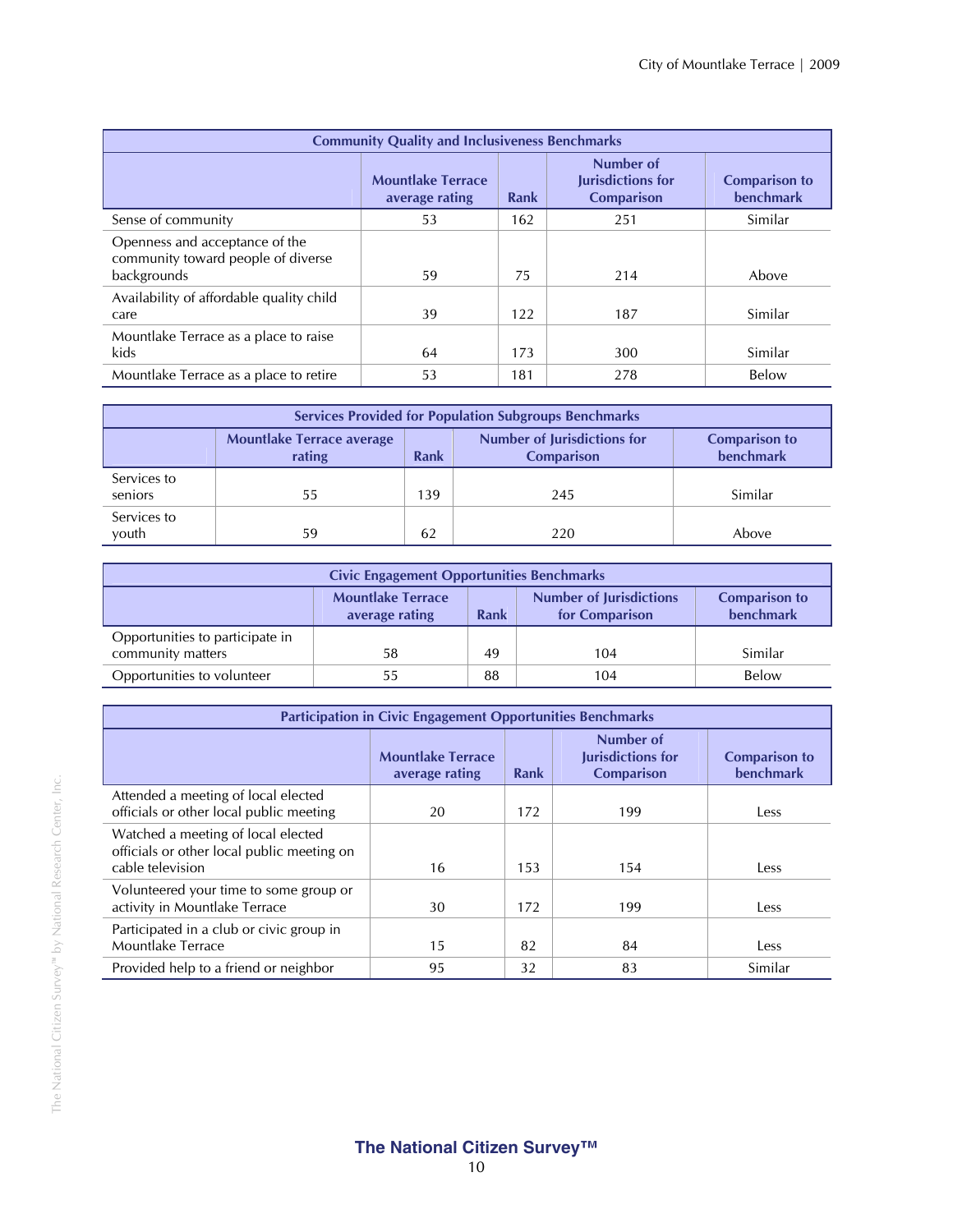| <b>Voter Behavior Benchmarks</b>                                                                                                                          |    |     |     |         |  |  |
|-----------------------------------------------------------------------------------------------------------------------------------------------------------|----|-----|-----|---------|--|--|
| <b>Number of Jurisdictions for</b><br><b>Mountlake Terrace</b><br><b>Comparison to</b><br>benchmark<br><b>Rank</b><br><b>Comparison</b><br>average rating |    |     |     |         |  |  |
| Registered to vote                                                                                                                                        | 85 | 95  | 209 | Similar |  |  |
| Voted in last general<br>election                                                                                                                         | 67 | 167 | 209 | Less    |  |  |

| Use of Information Sources Benchmarks             |                                                                                                                                                           |    |     |      |  |  |
|---------------------------------------------------|-----------------------------------------------------------------------------------------------------------------------------------------------------------|----|-----|------|--|--|
|                                                   | <b>Mountlake Terrace</b><br><b>Number of Jurisdictions</b><br><b>Comparison to</b><br><b>benchmark</b><br>for Comparison<br><b>Rank</b><br>average rating |    |     |      |  |  |
| Read Mountlake Terrace<br>Newsletter              | 85                                                                                                                                                        | 68 | 140 | More |  |  |
| Visited the City of Mountlake<br>Terrace Web site | 54                                                                                                                                                        | 70 | 100 | _ess |  |  |

| <b>Local Government Media Services and Information Dissemination Benchmarks</b> |                                                                                                                                                    |  |     |       |  |  |
|---------------------------------------------------------------------------------|----------------------------------------------------------------------------------------------------------------------------------------------------|--|-----|-------|--|--|
|                                                                                 | Number of Jurisdictions for<br><b>Mountlake Terrace</b><br><b>Comparison to</b><br>benchmark<br><b>Rank</b><br>average rating<br><b>Comparison</b> |  |     |       |  |  |
| Public information<br>services                                                  | 62                                                                                                                                                 |  | 246 | Above |  |  |

| <b>Social Engagement Opportunities Benchmarks</b>                |                                                                                                                                             |    |     |       |  |
|------------------------------------------------------------------|---------------------------------------------------------------------------------------------------------------------------------------------|----|-----|-------|--|
|                                                                  | <b>Number of Jurisdictions</b><br><b>Mountlake Terrace</b><br><b>Comparison to</b><br>benchmark<br>for Comparison<br>Rank<br>average rating |    |     |       |  |
| Opportunities to participate in<br>social events and activities  | 51                                                                                                                                          | 80 | 107 | Below |  |
| Opportunities to participate in<br>religious or spiritual events | 59                                                                                                                                          | 73 | 82  | Below |  |

| <b>Contact with Immediate Neighbors Benchmarks</b>    |                                                                                                                                             |    |    |      |  |
|-------------------------------------------------------|---------------------------------------------------------------------------------------------------------------------------------------------|----|----|------|--|
|                                                       | <b>Mountlake Terrace</b><br><b>Number of Jurisdictions</b><br><b>Comparison to</b><br>benchmark<br>Rank<br>for Comparison<br>average rating |    |    |      |  |
| Has contact with neighbors at<br>least once per month |                                                                                                                                             | 79 | 97 | _ess |  |

| <b>Public Trust Benchmarks</b>                                               |                                            |      |                                                            |                                          |  |
|------------------------------------------------------------------------------|--------------------------------------------|------|------------------------------------------------------------|------------------------------------------|--|
|                                                                              | <b>Mountlake Terrace</b><br>average rating | Rank | Number of<br><b>Jurisdictions for</b><br><b>Comparison</b> | <b>Comparison to</b><br><b>benchmark</b> |  |
| Value of services for the taxes paid to<br>Mountlake Terrace                 | 55                                         | 69   | 317                                                        | Above                                    |  |
| The overall direction that Mountlake<br>Terrace is taking                    | 53                                         | 82   | 260                                                        | Above                                    |  |
| Job Mountlake Terrace government<br>does at welcoming citizen<br>involvement | 52                                         | 76   | 276                                                        | Above                                    |  |
| Job Mountlake Terrace government<br>does at listening to citizens            | 47                                         | 63   | 241                                                        | Above                                    |  |
| Overall image or reputation of<br>Mountlake Terrace                          | 44                                         | 186  | 224                                                        | Below                                    |  |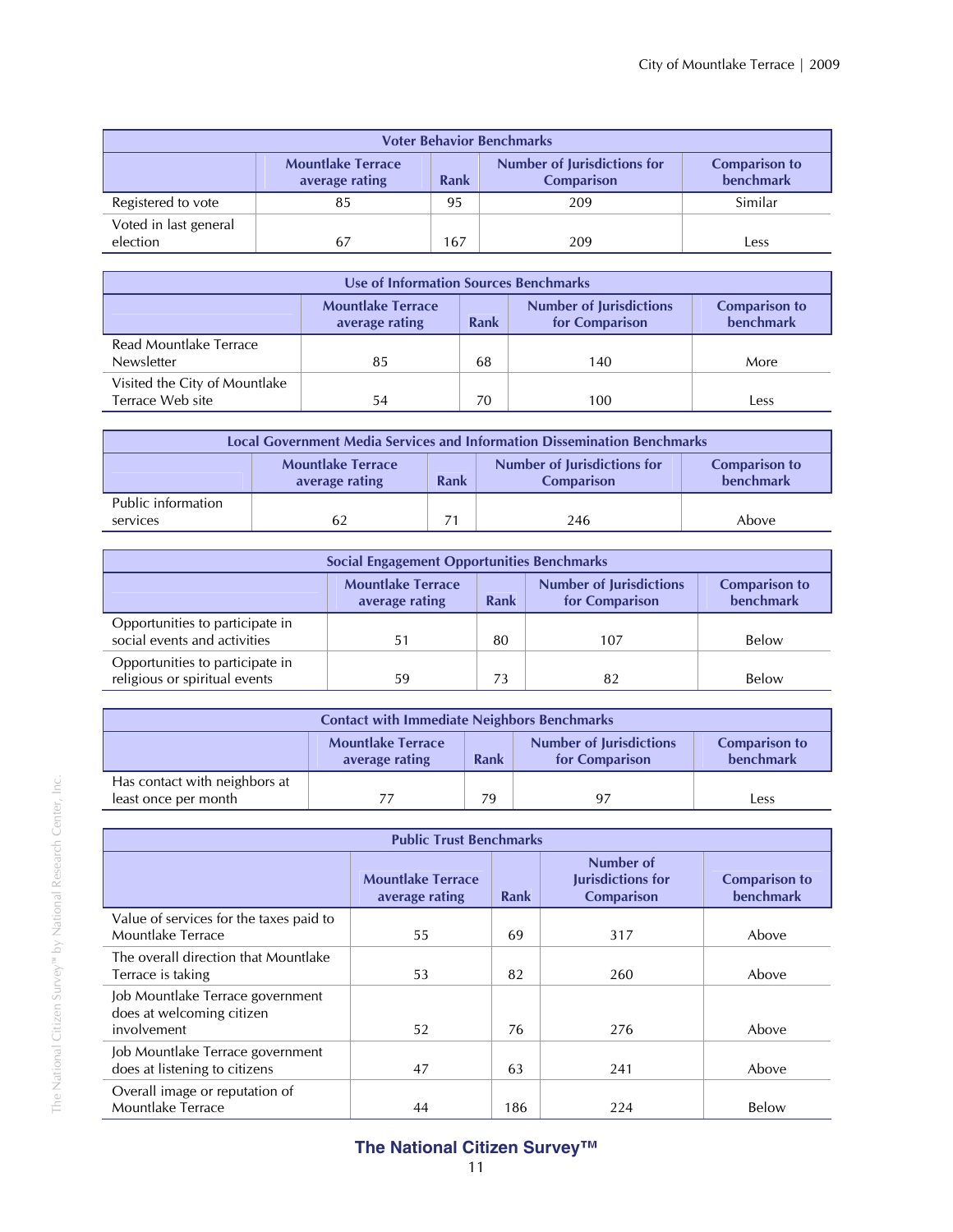| Services Provided by Local, State and Federal Governments Benchmarks |                                                                                                                                                    |     |     |         |  |  |
|----------------------------------------------------------------------|----------------------------------------------------------------------------------------------------------------------------------------------------|-----|-----|---------|--|--|
|                                                                      | <b>Number of Jurisdictions</b><br><b>Mountlake Terrace</b><br><b>Comparison to</b><br><b>benchmark</b><br>for Comparison<br>Rank<br>average rating |     |     |         |  |  |
| Services provided by the City of<br>Mountlake Terrace                | 63                                                                                                                                                 | 142 | 347 | Similar |  |  |
| Services provided by the Federal<br>Government                       | 39                                                                                                                                                 | 157 | 215 | Similar |  |  |
| Services provided by the State<br>Government                         | 39                                                                                                                                                 | 175 | 217 | Below   |  |  |
| Services provided by Snohomish<br><b>County Government</b>           | 49                                                                                                                                                 | 52  | 96  | Similar |  |  |

| <b>Contact with City Employees Benchmarks</b>          |                                                                                                                                                    |     |     |      |  |
|--------------------------------------------------------|----------------------------------------------------------------------------------------------------------------------------------------------------|-----|-----|------|--|
|                                                        | <b>Number of Jurisdictions</b><br><b>Mountlake Terrace</b><br><b>Comparison to</b><br>benchmark<br><b>Rank</b><br>for Comparison<br>average rating |     |     |      |  |
| Had contact with City<br>employee(s) in last 12 months | 53                                                                                                                                                 | 152 | 219 | Less |  |

| Perceptions of City Employees (Among Those Who Had Contact) Benchmarks |                                                                                                                                                                  |    |     |       |  |  |
|------------------------------------------------------------------------|------------------------------------------------------------------------------------------------------------------------------------------------------------------|----|-----|-------|--|--|
|                                                                        | <b>Number of Jurisdictions for</b><br><b>Mountlake Terrace</b><br><b>Comparison to</b><br><b>benchmark</b><br><b>Rank</b><br><b>Comparison</b><br>average rating |    |     |       |  |  |
| City employee<br>knowledge                                             | 75                                                                                                                                                               | 42 | 274 | Above |  |  |
| City employee<br>responsiveness                                        | 72                                                                                                                                                               | 72 | 272 | Above |  |  |
| City employee<br>courteousness                                         | 76                                                                                                                                                               | 40 | 224 | Above |  |  |
| Overall impression                                                     | 72                                                                                                                                                               | 61 | 310 | Above |  |  |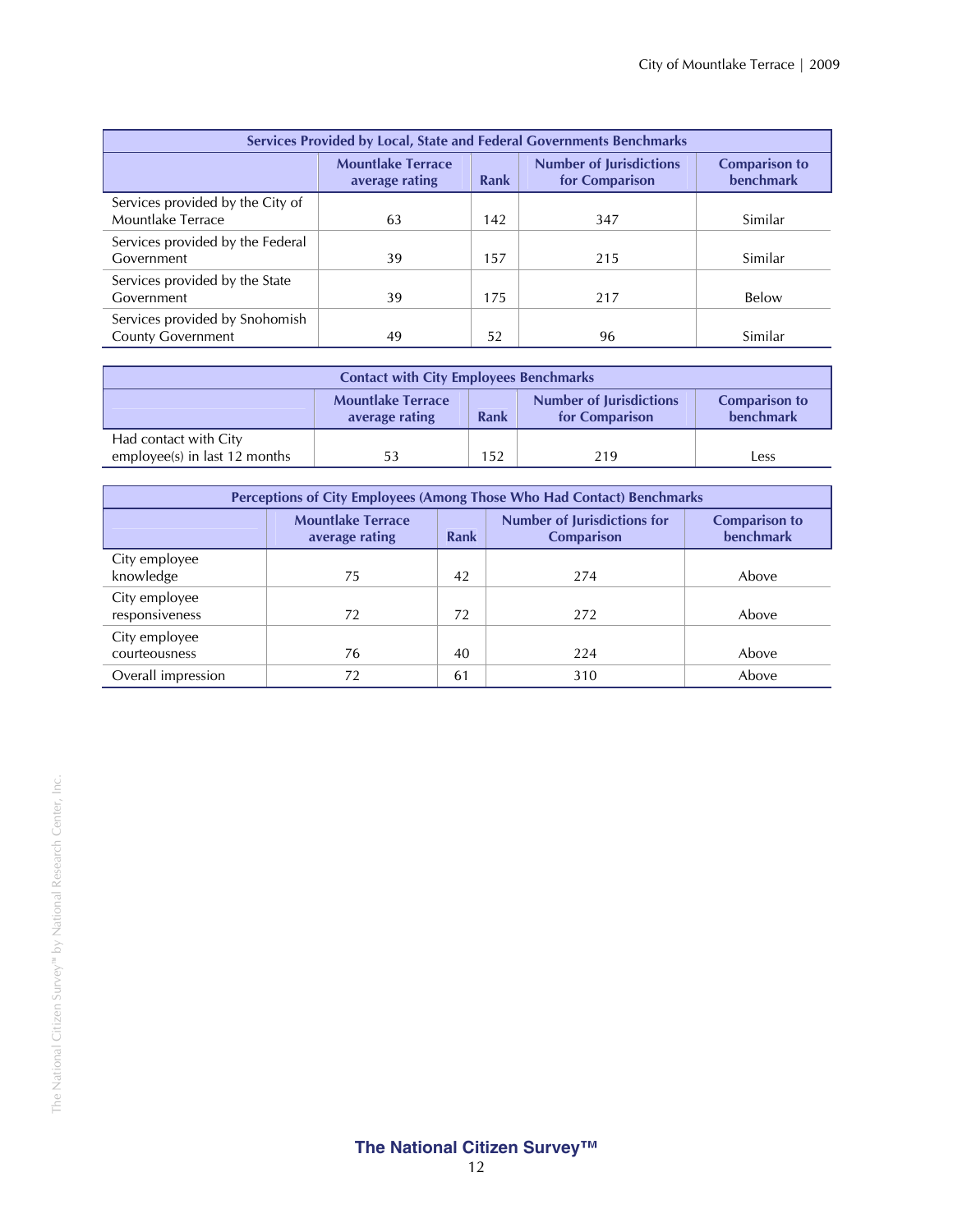## JURISDICTIONS INCLUDED IN NATIONAL BENCHMARK COMPARISONS

| San Bernardino County, CA 1,709,434            |  |
|------------------------------------------------|--|
|                                                |  |
|                                                |  |
| San Luis Obispo County, CA  247,900            |  |
|                                                |  |
|                                                |  |
| Santa Barbara County, CA  399,347              |  |
|                                                |  |
|                                                |  |
|                                                |  |
|                                                |  |
|                                                |  |
|                                                |  |
|                                                |  |
|                                                |  |
|                                                |  |
| District of Saanich, Victoria, Canada  103,654 |  |
|                                                |  |
| Guelph, Ontario, Canada  114,943               |  |
|                                                |  |
|                                                |  |
| North Vancouver, Canada  44,303                |  |
|                                                |  |
|                                                |  |
|                                                |  |
|                                                |  |
|                                                |  |
|                                                |  |
|                                                |  |
|                                                |  |
|                                                |  |
|                                                |  |
|                                                |  |
|                                                |  |
|                                                |  |
|                                                |  |
|                                                |  |
|                                                |  |
|                                                |  |
|                                                |  |
|                                                |  |
|                                                |  |
|                                                |  |
|                                                |  |
|                                                |  |
|                                                |  |
|                                                |  |
|                                                |  |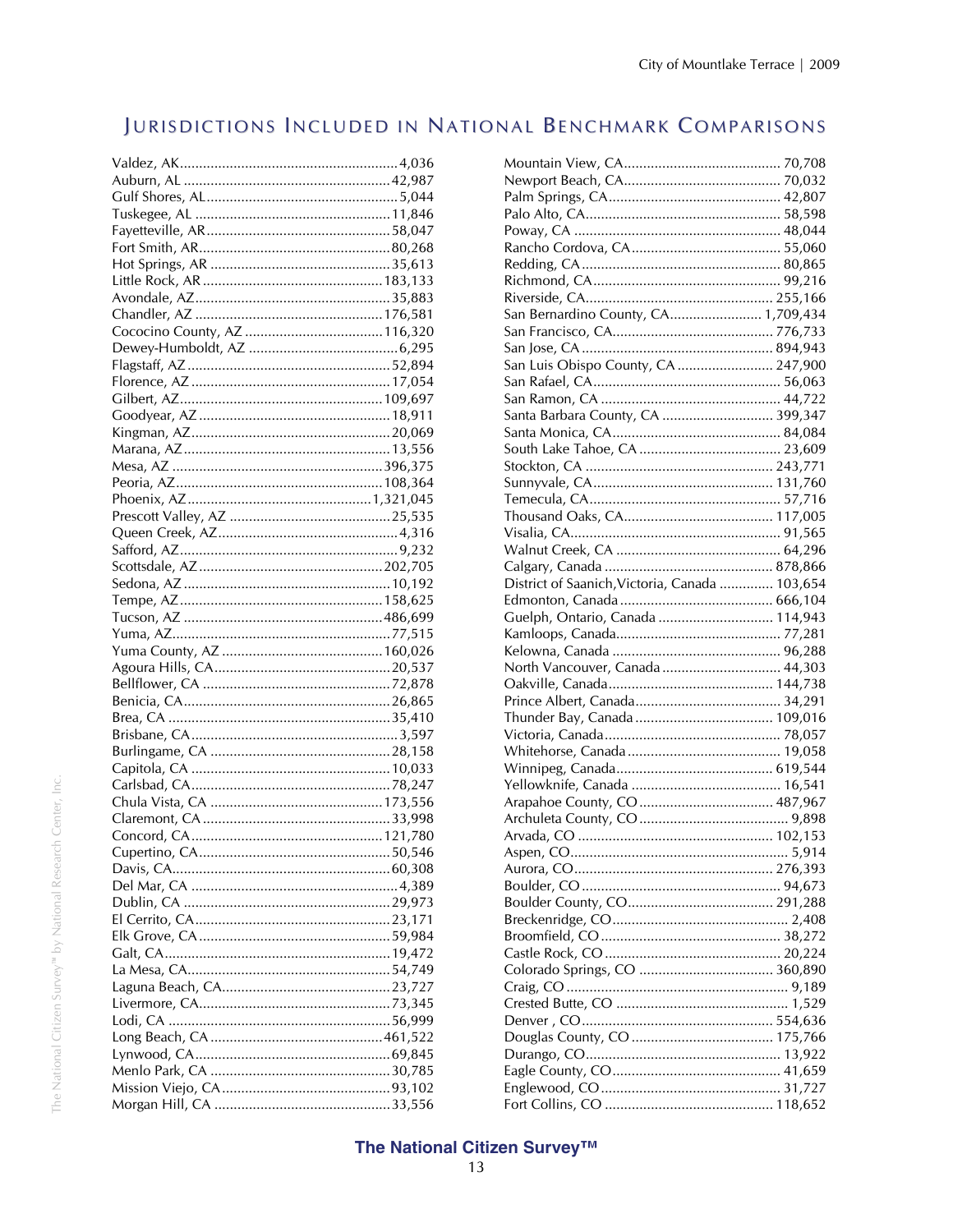| Palm Beach County, FL  1,131,184 |
|----------------------------------|
| Palm Beach Gardens, FL 35,058    |
|                                  |
|                                  |
|                                  |
|                                  |
|                                  |
|                                  |
|                                  |
|                                  |
|                                  |
|                                  |
|                                  |
|                                  |
|                                  |
|                                  |
|                                  |
|                                  |
|                                  |
|                                  |
|                                  |
|                                  |
|                                  |
|                                  |
|                                  |
|                                  |
|                                  |
|                                  |
|                                  |
|                                  |
|                                  |
|                                  |
|                                  |
|                                  |
|                                  |
|                                  |
|                                  |
|                                  |
|                                  |
|                                  |
|                                  |
|                                  |
|                                  |
|                                  |
|                                  |
|                                  |
|                                  |
|                                  |
|                                  |
|                                  |
|                                  |
|                                  |
|                                  |
|                                  |
|                                  |
|                                  |
|                                  |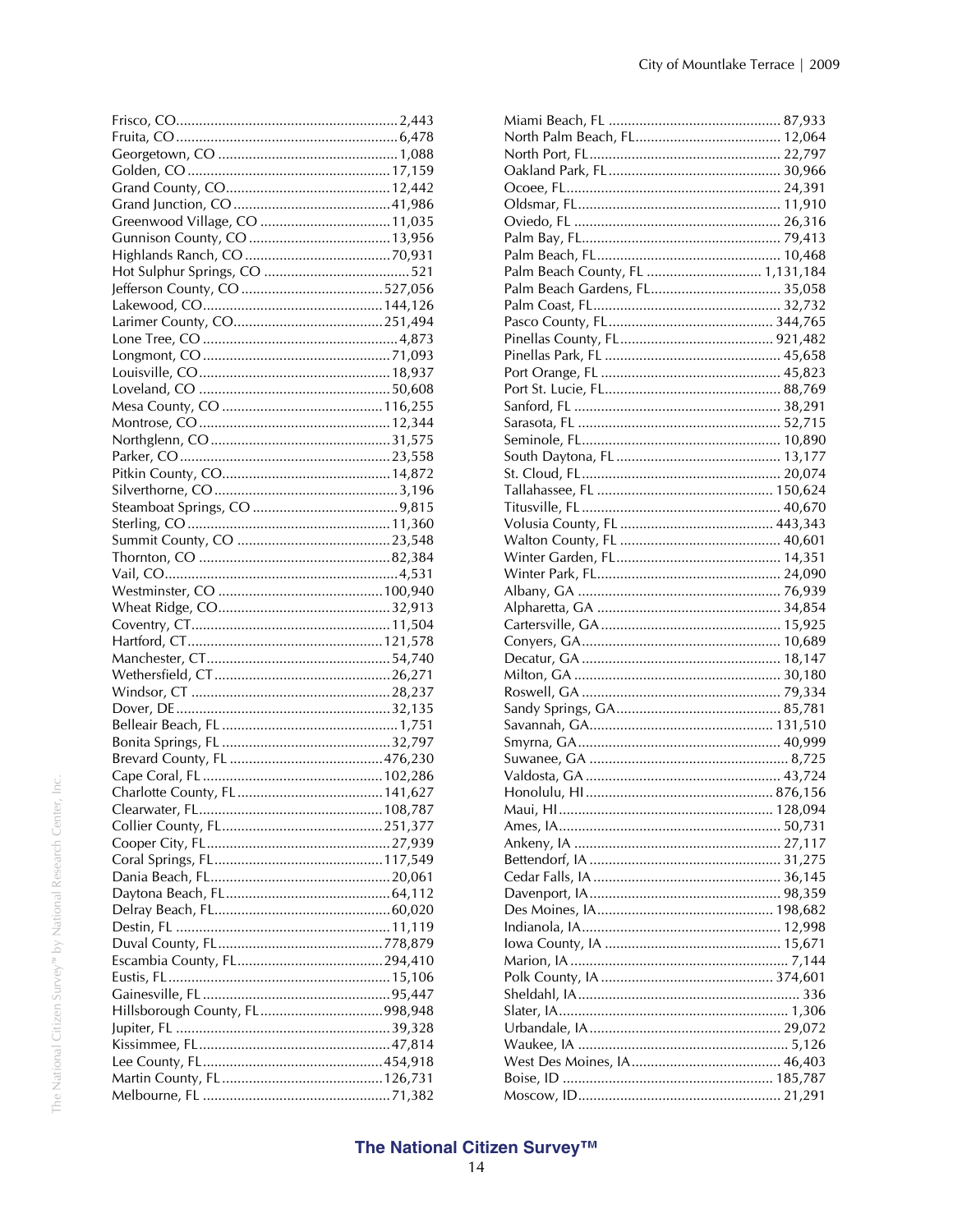| Montgomery County, MD873,341 |  |
|------------------------------|--|

| Prince George's County, MD 801,515   |  |
|--------------------------------------|--|
|                                      |  |
|                                      |  |
|                                      |  |
|                                      |  |
|                                      |  |
|                                      |  |
|                                      |  |
|                                      |  |
|                                      |  |
|                                      |  |
| Meridian Charter Township, MI 38,987 |  |
|                                      |  |
|                                      |  |
|                                      |  |
|                                      |  |
|                                      |  |
|                                      |  |
|                                      |  |
| Village of Howard City, MI 1,585     |  |
|                                      |  |
|                                      |  |
|                                      |  |
|                                      |  |
|                                      |  |
|                                      |  |
|                                      |  |
|                                      |  |
|                                      |  |
|                                      |  |
|                                      |  |
|                                      |  |
|                                      |  |
|                                      |  |
|                                      |  |
|                                      |  |
|                                      |  |
|                                      |  |
|                                      |  |
|                                      |  |
| Washington County, MN 201,130        |  |
|                                      |  |
|                                      |  |
|                                      |  |
|                                      |  |
|                                      |  |
|                                      |  |
|                                      |  |
|                                      |  |
|                                      |  |
|                                      |  |
|                                      |  |
|                                      |  |
|                                      |  |
|                                      |  |
|                                      |  |
|                                      |  |
|                                      |  |
|                                      |  |
|                                      |  |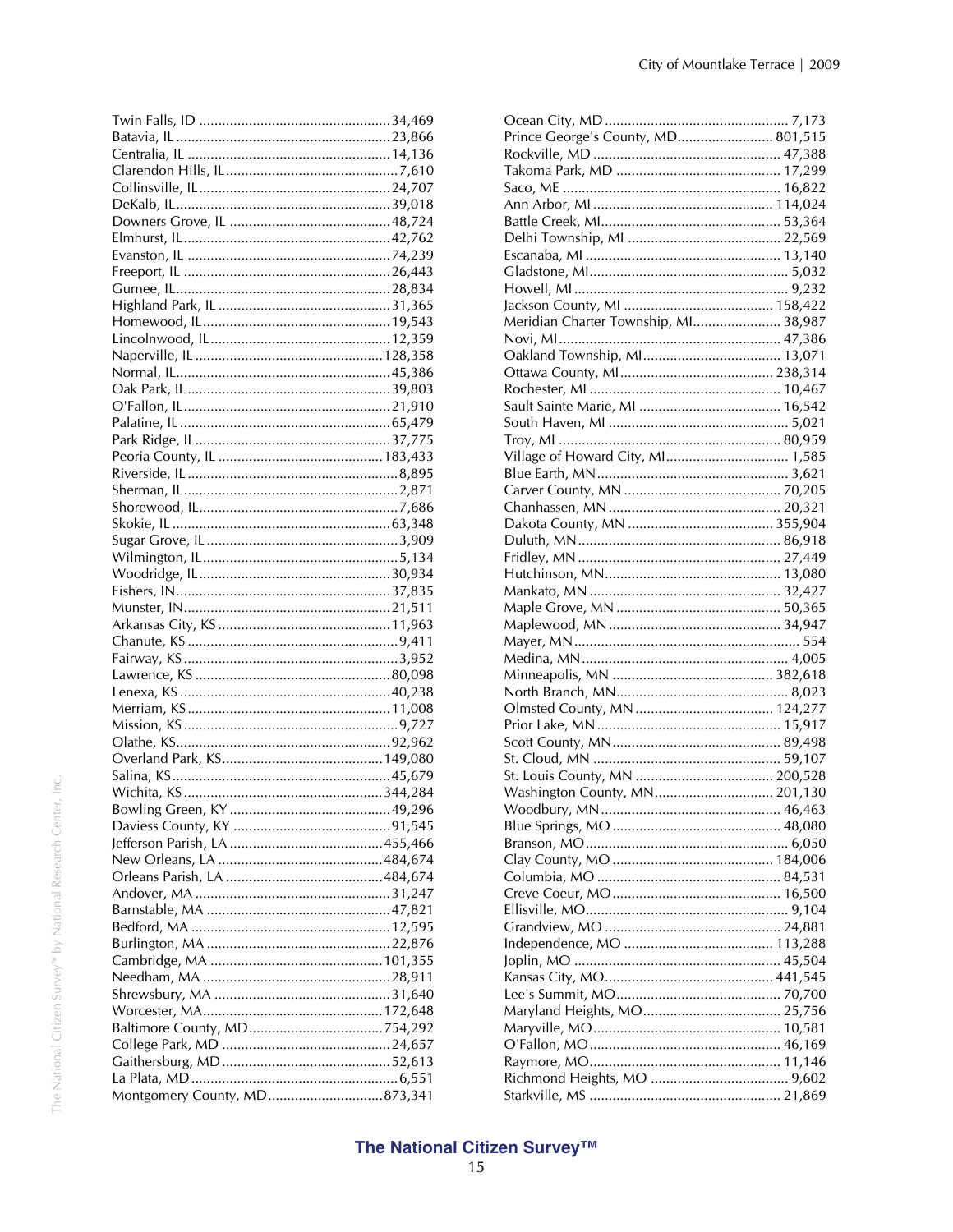| Willingboro Township, NJ 33,008 |  |
|---------------------------------|--|
|                                 |  |
|                                 |  |
|                                 |  |
|                                 |  |
|                                 |  |
|                                 |  |
|                                 |  |
|                                 |  |
|                                 |  |
|                                 |  |
|                                 |  |
|                                 |  |
|                                 |  |
|                                 |  |
|                                 |  |
|                                 |  |
|                                 |  |
|                                 |  |
|                                 |  |
|                                 |  |
|                                 |  |
|                                 |  |
|                                 |  |
|                                 |  |
|                                 |  |
|                                 |  |
|                                 |  |
|                                 |  |
|                                 |  |
|                                 |  |
|                                 |  |
|                                 |  |
|                                 |  |
|                                 |  |
|                                 |  |

| Borough of Ebensburg, PA 3,091       |  |
|--------------------------------------|--|
| Cranberry Township, PA  23,625       |  |
| Cumberland County, PA 213,674        |  |
|                                      |  |
|                                      |  |
| Lower Providence Township, PA 22,390 |  |
|                                      |  |
|                                      |  |
|                                      |  |
| Upper Merion Township, PA 28,863     |  |
|                                      |  |
|                                      |  |
|                                      |  |
|                                      |  |
|                                      |  |
|                                      |  |
|                                      |  |
|                                      |  |
|                                      |  |
|                                      |  |
|                                      |  |
|                                      |  |
|                                      |  |
|                                      |  |
|                                      |  |
|                                      |  |
|                                      |  |
|                                      |  |
|                                      |  |
|                                      |  |
|                                      |  |
|                                      |  |
|                                      |  |
|                                      |  |
|                                      |  |
|                                      |  |
|                                      |  |
|                                      |  |
|                                      |  |
|                                      |  |
|                                      |  |
|                                      |  |
|                                      |  |
|                                      |  |
|                                      |  |
|                                      |  |
|                                      |  |
|                                      |  |
|                                      |  |
|                                      |  |
|                                      |  |
|                                      |  |
|                                      |  |